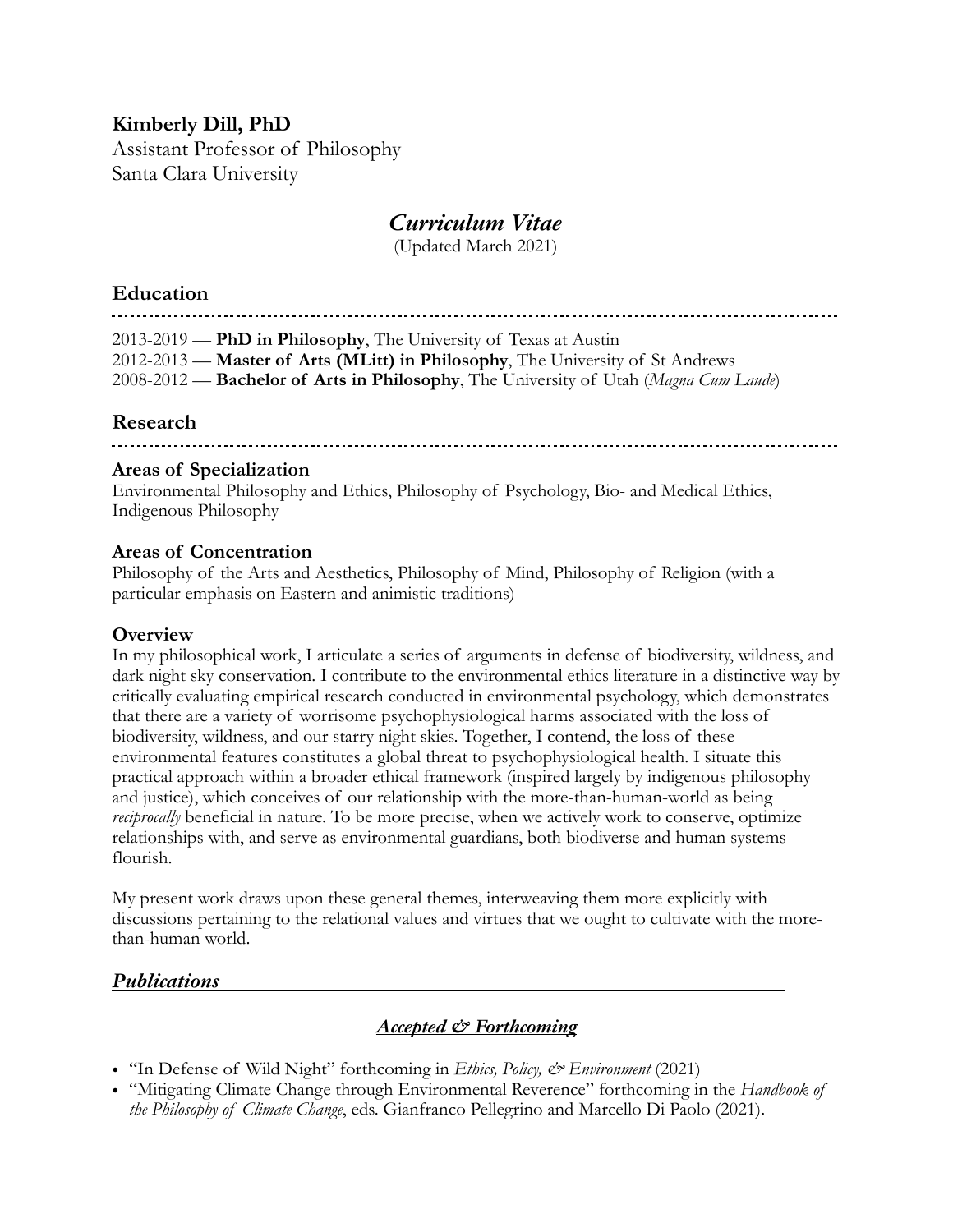• "Three Criteria for Environmental Authenticity: A Response to the Simulation Problem" forthcoming in *Environmental Philosophy.*

#### *Under Review*

• "A Fork on the Road to Knowledge at Mauna Kea: Epistemic Injustice, Two-eyed Seeing, and the Thirty Meter Telescope"

#### **Awards and Fellowships**

- 1. Graduate Student Professional Development Award, UT Austin, (Spring 2018, Fall 2018 (x2), Fall 2017, Spring 2016)
- 2. Graduate School Recruitment Fellowship, UT Austin, Fall 2013

## **Presentations**

# **Conference Presentations**

- "A Call to Environmental Reverence", APA Eastern (2020)
- "A Call to Environmental Reverence", International Society for Environmental Ethics meeting, Zoom (October 2020)
- "Three Criteria for Environmental Authenticity, Revisited" panel with Dr. A. R. Gammon and Dr. Eric Godoy, Meeting of the International Association of Environmental Philosophy, State College (PA) (October 2018)
- "In Defense of Wild Night", International Society for Environmental Ethics meeting, University of Alaska (Anchorage) (June 2018)
- "Three Criteria for [Environmental] Authenticity", Bioethics and Applied Philosophy Conference, York University (Toronto) (April 2018)
- "Three Criteria for [Environmental] Authenticity", Environmental Philosophy Graduate Conference, The University of Kentucky (March 2018)
- "A Care Ethical Interpretation of Guardianship", 2017 Meeting of the International Association of Environmental Philosophy, Sheraton Memphis (October 2017)
- "A Care Ethical Interpretation of Guardianship", PGSA Environmental Philosophy Meeting (March 2017)
- "Mindfulness as a Guide to Direct Mental Action", Phenomenology and Mind: Collaborative Investigations Conference, The New School (February 2016)
- "Mindfulness as a Guide to Direct Mental Action", Intermountain West Student Philosophy Conference, The University of Utah (March 2016)
- "A Defense of No-Self", Tenth Annual MLK Conference, The University of Texas at Austin (January 2014)

#### **Guest Lectures**

- Invited guest lecture in the Department of Philosophy at San Jose State University (October 23rd, 2020)
- Lecture on environmental aesthetics in Kathleen Higgins' Introduction the Philosophy of the Arts course (Fall 2018)
- Lecture on the philosophical implications of meditation practice in Galen Strawson's Philosophy of Mind course (Spring 2017)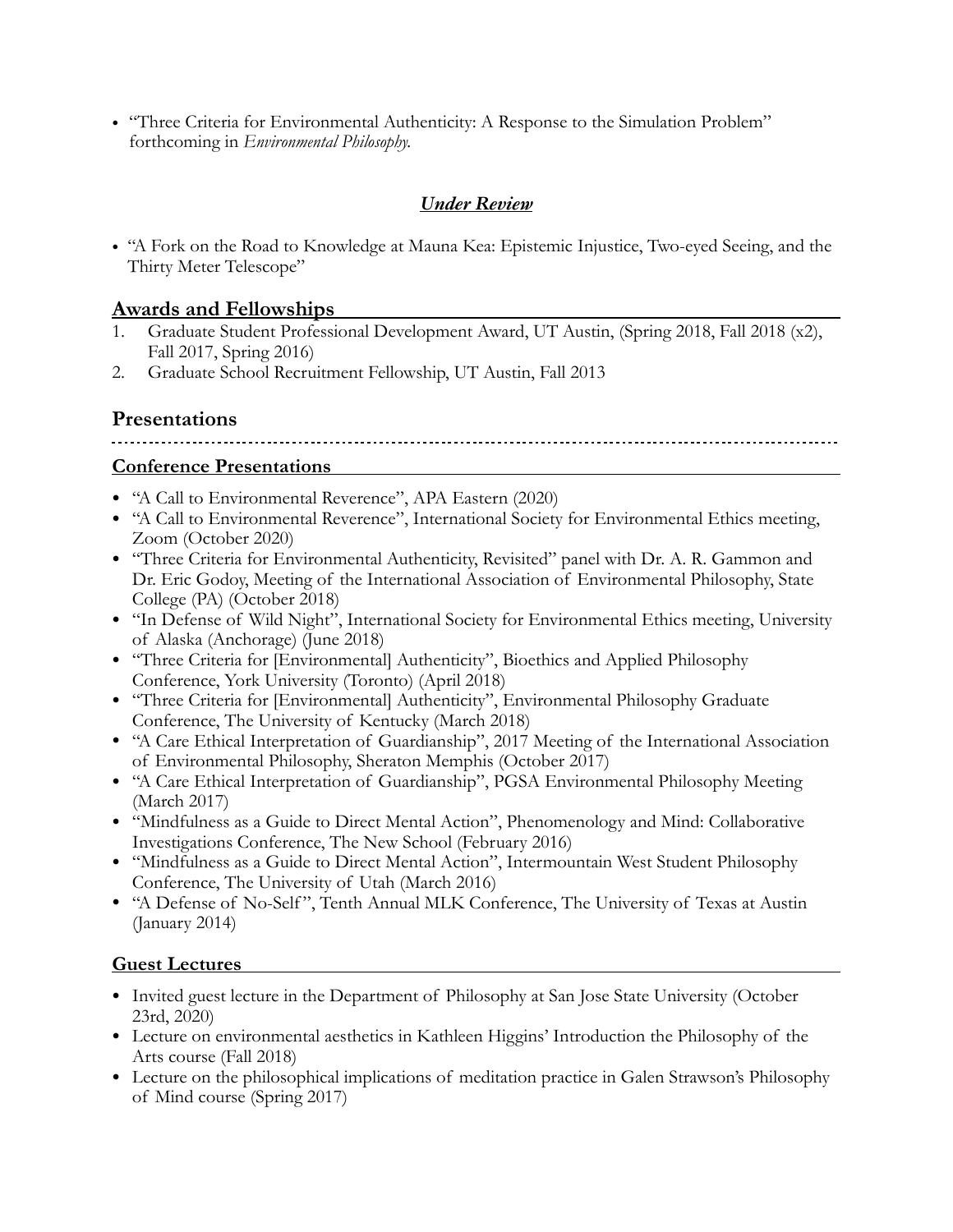- Lecture on the Yoga Sutra's in Stephen Phillip's Yoga as Philosophy course (Fall 2017)
- Lecture on Peter Singer's "Famine, Affluence, and Morality" in Sinan Dogramaci's Introduction to Philosophy (PHL 301), Fall 2013

#### **Comments**

- Jeremey Bendik-Keymer's "The Other Species Capability & the Power of Wonder," at the International Society of Environmental Ethics meeting (Fall 2020)
- Alison Fritz's "Understanding the Role of Climate Change Visualizations In Increased Concern," at the International Society of Environmental Ethics meeting (Summer 2019)
- ... amongst others.

## **Teaching Experience**

#### **Primary Instructor**

- Winter Quarter 2020 Philosophy, Society, & Culture (C&I 1) x 2 Santa Clara University
- Fall Quarter 2020 Ethics and the Environment Santa Clara University
- Fall Quarter 2020 Indian Philosophy (UD) Santa Clara University
- Spring Quarter 2020 Environmental Ethics Santa Clara University
- Spring Quarter 2020 Ethics and the Environment Santa Clara University
- Winter Quarter 2020 Ethics and the Environment Santa Clara University
- Winter Quarter 2020 Culture and Ideas II Santa Clara University
- Fall Quarter 2019 Culture and Ideas I Santa Clara University
- Spring 2019 Human Nature The University of Texas at Austin
- Spring 2018 Introduction to the Philosophy of the Arts The University of Texas at Austin
- Spring 2017 Introduction to Philosophy of the Arts The University of Texas at Austin

## **Professional Service**

- SCU's Department of Philosophy Social Chair (present)
- SCU's Department of Philosophy Library Liaison (present)
- Founder, UT Austin's Meditation and Philosophy Group (Fall 2015-Present)
- Instructor, "Corrupt the Youth" Philosophy in Secondary Schools Program Eastside Memorial High School, Austin, Texas (Spring 2016-Present)
- Social Chair, UT Austin's MAP Chapter (Spring 2016-2017)
- Policy Advisor, UT Austin's MAP Chapter (Spring 2015-2016)
- Undergraduate Liaison, UT Austin's MAP Chapter (Spring 2014-Fall 2015)
- Organizer, UT Austin's Graduate Philosophy Conference (Spring 2014)

#### **Reviewer**

**-** *Ethics, Policy and Environment* and *Conservation Science and Practice* 

## **Professional Membership**

American Philosophical Association International Association of Environmental Philosophy